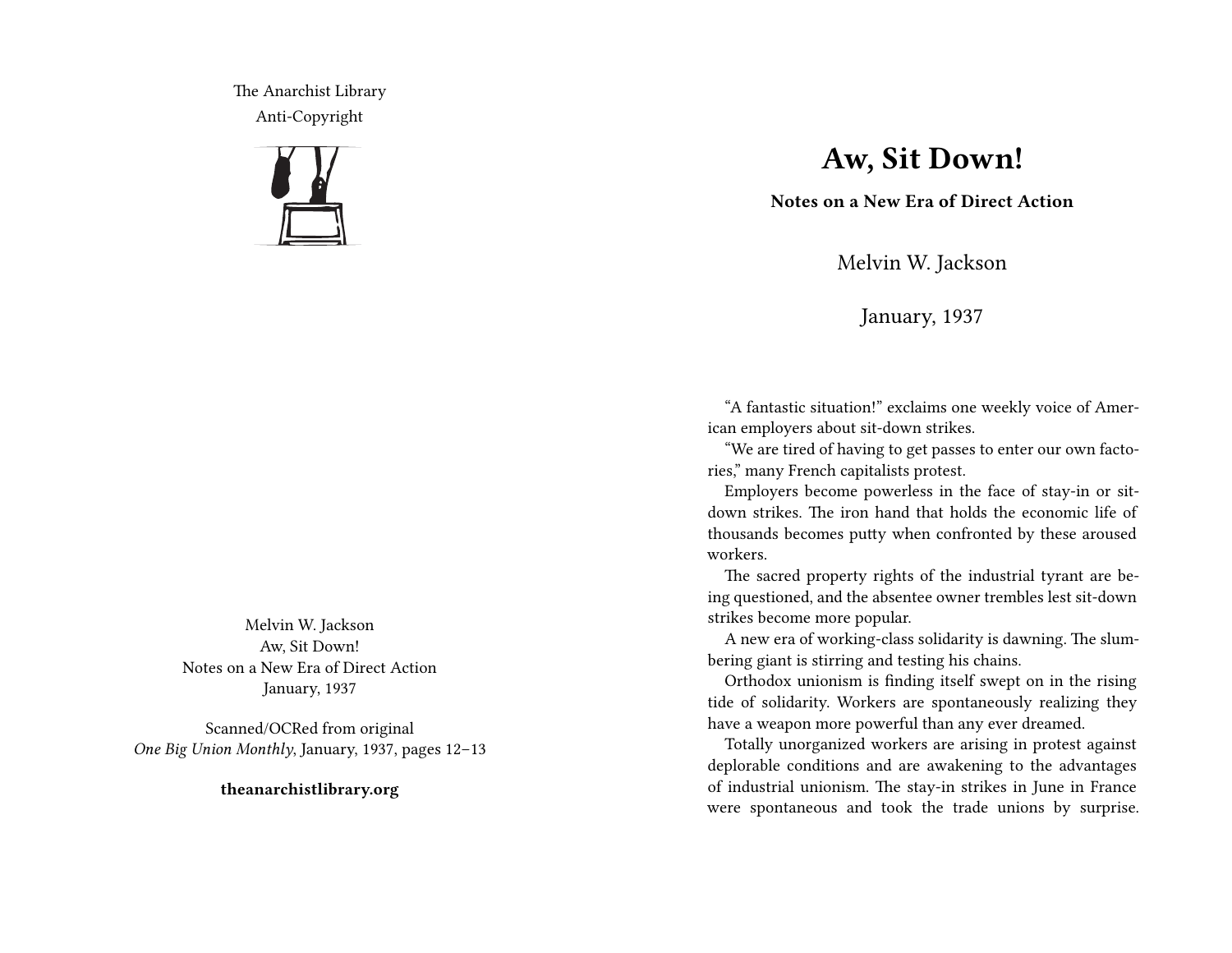French trade unions are said to be enjoying an unprecedented growth due to the overwhelming success of these strikes. One observer writes, "It can be said roughly that the number of trade unionists has gone up from 600,000 to 4,400,000 since June. Some instances: The number of office employees passed from 25,000 to 825,000, the food workers' union from 20,000 to 50,000, the Galleries La Fayette, which had not one single organized worker, now numbers 2,000 of them. Even the employees of the Banque de France begin to draw up their demands."

Two thousand British and Welsh coal miners recently preferred to remain underground in the mines until their demands were met.

Miners at Pecs, Hungary, likewise declared a "stay-down" strike to wring concessions from the owners.

Poland, Czechoslovakia, Silesia, India, Argentina, Brazil, Mexico  $-$  all of these countries have witnessed within the past year the solidarity of workers united in economic direct action. Sit-down strikes, stay-in strikes, hunger strikes — all these echo a grim determination of militant workers. Workers who refuse to leave underground mines or who remain at their factory benches or in their stores and restaurants and offices while striking — this is the new type of class struggle confronting capitalism.

Even in Fascist Germany, police and Nazi Storm Troops become powerless in the face of sit-down strikes, which have occurred in protest against further wage cuts. The D. K. W. Motor Works at Spandau, and the Motor Works of Bauer and Schauberte in the Rhineland both witnessed successful stay-in strikes recently.

American rubber and tire companies, Bendix Aviation, General Electric, R.C.A., WPA workers in New York, Pennsylvania, Illinois, and elsewhere, Reading Maid Hosiery, Aluminum Co. of America, New York Shipbuilding Co., and many other corporations can testify to the efficiency of sit-down strikes by their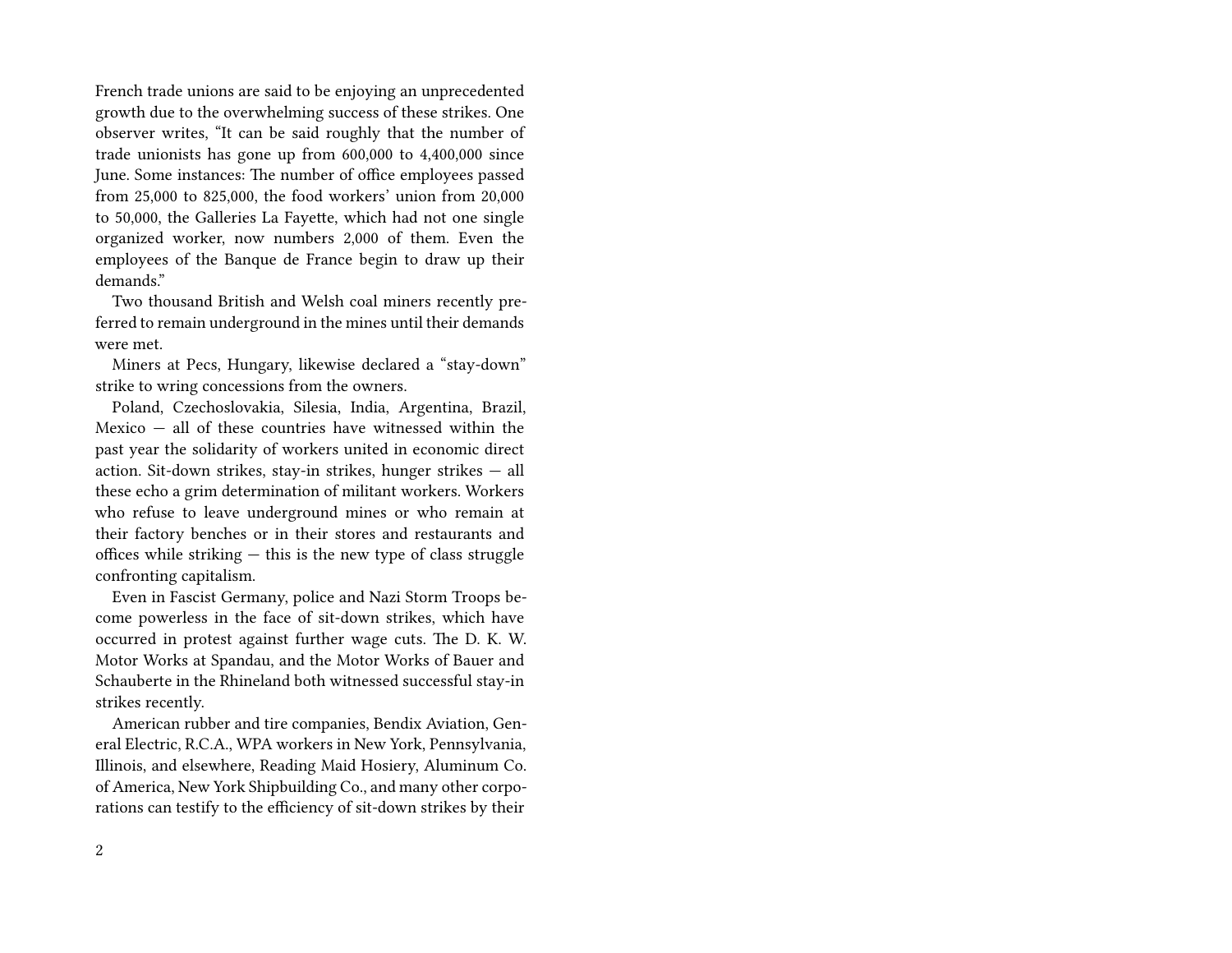lessened profits — and the workers of many of these places can hold up fatter pay envelopes as mute testimony of their success.

Violence, rioting, and bloodshed: for years and years these have been the pet bogeys of union haters. "Terrorism, destruction, and gore" meant the same thing as "strike" to labor baiters. They dragged these skeletons out to dangle before the horrified eyes of scissorbills whenever anyone even whispered "strike" or "solidarity". "See what will happen," employers have exclaimed as they reached for the telephone to call their tin soldiers or "private detectives" to come and do some rioting and terrorising for them.

Now, alas and alack, these myths which were so conveniently used by the bosses are being dispelled.

"Business Week" complains, "Sit-downs were so frequent that the union set up a system that placed the striking workers in charge of the plant during disturbances. Men were told off beforehand to guard doors, round up supervisors 'for safekeeping in case of trouble' and generally take over the plant."

Order, self-discipline, and responsibility have universally characterized all sit-down strikes. The employers alone have been directly responsible for any bloodshed or destruction of property — because the workers realized that it is not by these tactics that their strikes are won.

In the recent French sit-down strikes which involved so many industries it is said the machines were preciously taken care of. The furnaces which must never go out were kept going; in the tan-yards the skins remained bathed, and every morning the masons wet the stones of the houses they were building. In short all work that could not be stopped without actual damage to valuable materials or machines was kept going by the strikers.

The workers here demonstrated they can take over and run industries without the parasitic control by a master-class, and